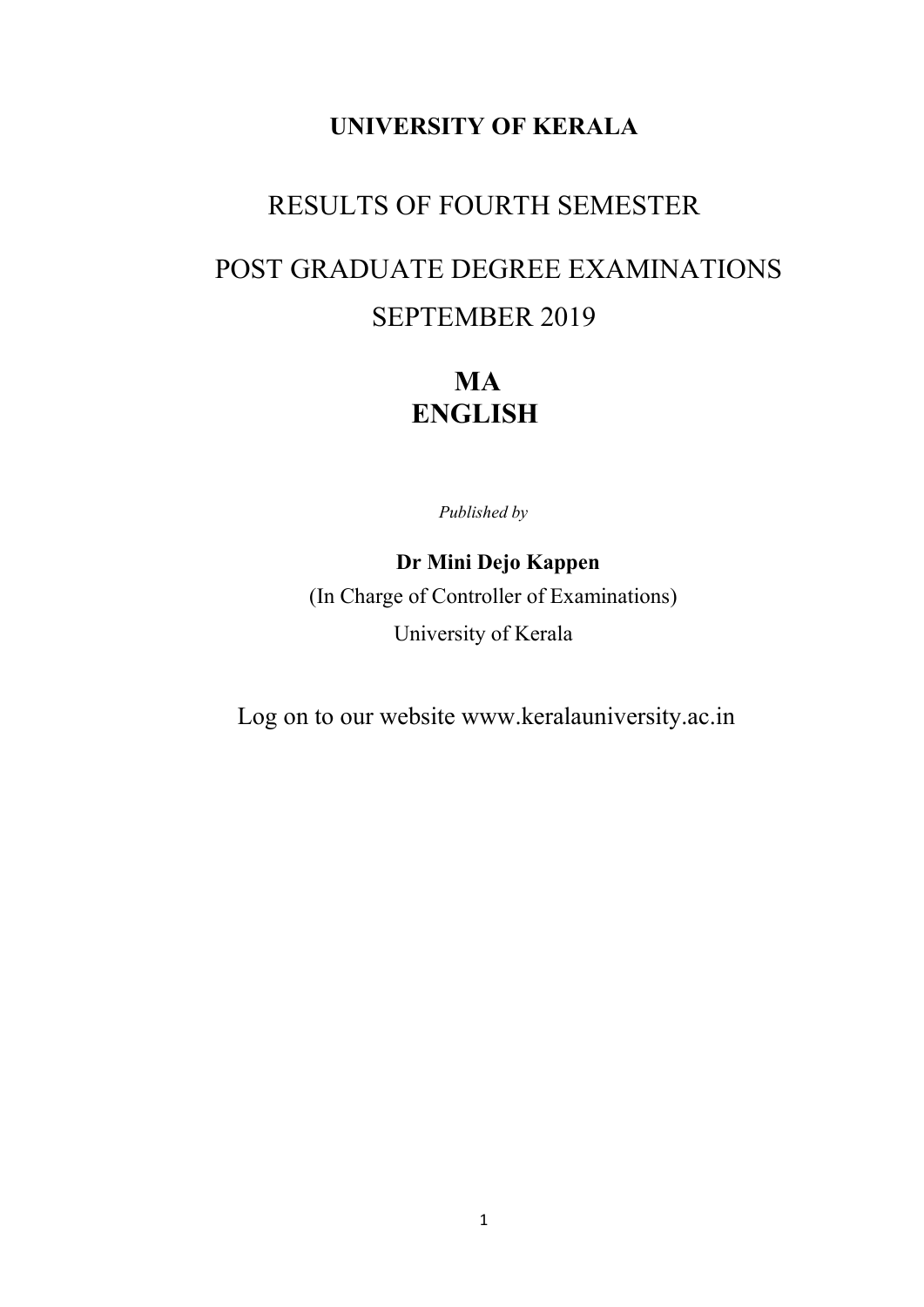### Results of Fourth Semester PG Degree Examination, September 2019 MA ENGLISH

The following is the provisional list of successful candidates in the Fourth semester PG Degree Examinations of MA English

The total marks secured by each successful candidate are shown against the candidate code.

- 1. Mark sheets will be issued to the respective centres within a week.
- 2. Originals of the qualifying certificates shall be forwarded to the University for verification of eligibility conditions. Mark list will not be issued to those whose fees are not yet remitted to the University.
- 3. The mark lists will not be issued to the candidates in respect of whom there are defects to be rectified and whose fees are due although their results have been provisionally released now.
- 4. Results of those candidates who have not produced their Eligibility certificates/Qualifying certificates have been withheld.
- 5. Application for scrutiny of answer books should reach the Deputy Registrar, Examinations (IV) along with the prescribed fee on or before 15.11.2019.
- 6. The results will be available on www.keralauniveristy.ac.in
- 7. Draft mark lists can be downloaded from the site, exams.keralauniversity.ac.in and it may be used to apply for scrutiny of answer books.

Thiruvananthapuram, Dated: 05.11.2019

 Sd/- University Buildings, Controller of Examinations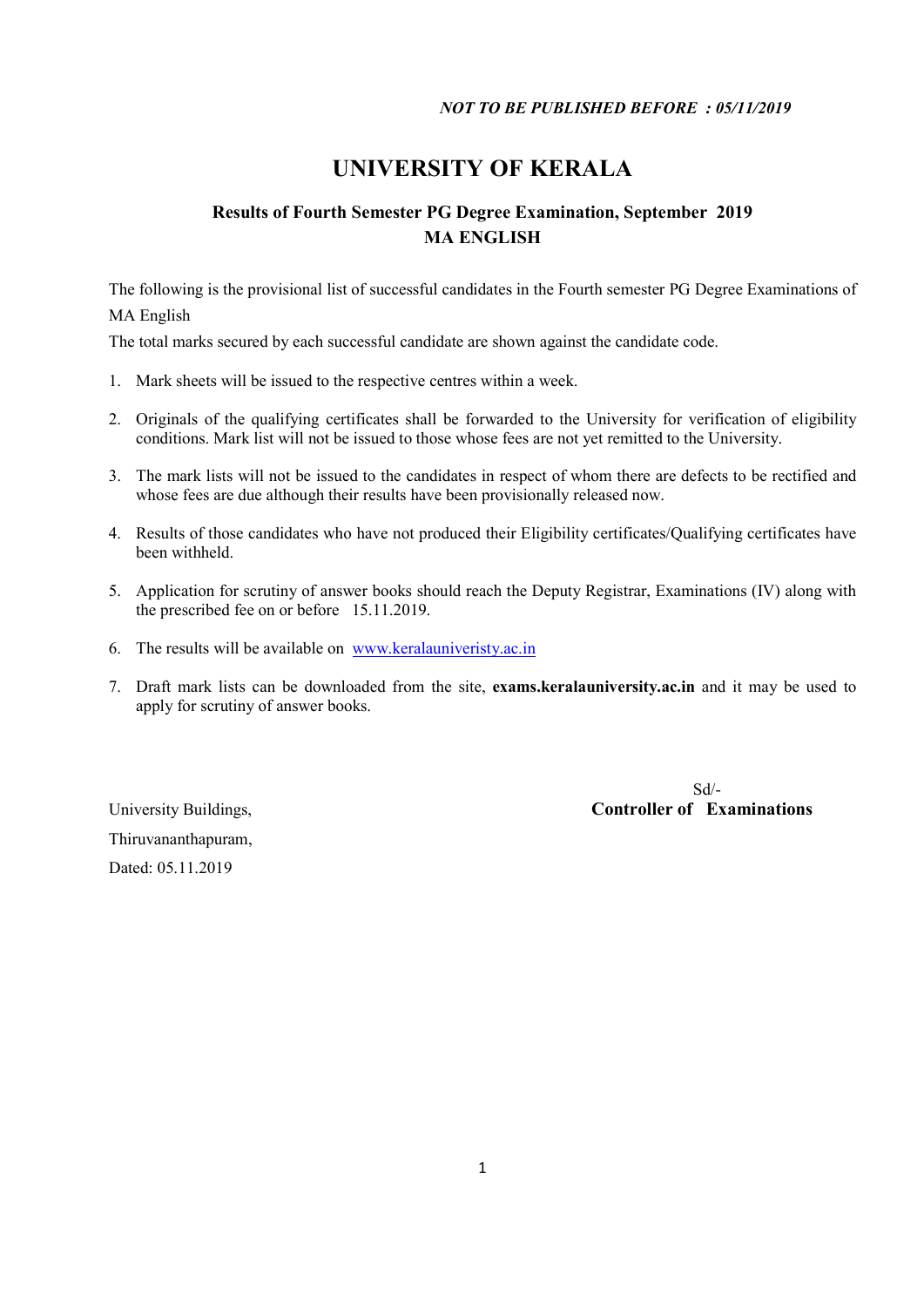### SYNDICATE - IN - CIRCULATION

The results of the Fourth Semester examination, September 2019 of the Post Graduate Courses (semester scheme) in affiliated colleges as declared by the respective Board of Examiners are given below

| Month & Year of Exam.: September 2019<br>Semester : 4 (Final) |                                  |                    |              |            |                               |    |        |
|---------------------------------------------------------------|----------------------------------|--------------------|--------------|------------|-------------------------------|----|--------|
| Exam.<br>Code                                                 |                                  | No. of Students    |              |            | Students<br>Classifie<br>d as |    |        |
|                                                               | Name of the Programme            | Regi<br>ster<br>ed | Appe<br>ared | Pass<br>ed |                               | II | Pass % |
| 53013405                                                      | MA English Language & Literature | 78                 | 78           |            | 6                             |    | 8.97   |
| 53017401                                                      | MA English Language & Literature | 443                | 443          | 377        | 355                           | 22 | 85.10  |

The results may be approved. It is proposed to publish the results on 17-10-2019

Sd/-

University Buildings, Controller of Examinations

Thiruvananthapuram Dated: 05.11.2019

To

#### 1. All Syndicate Members

- 2. The P.S. to V.C.
- 3. The P.S. to P.V.C.
- 4. The P.A. to Registrar
- 5. The P.A. to C.E.
- 6. EJ IX
- 7. M & C
- 8. PRO/Enquiry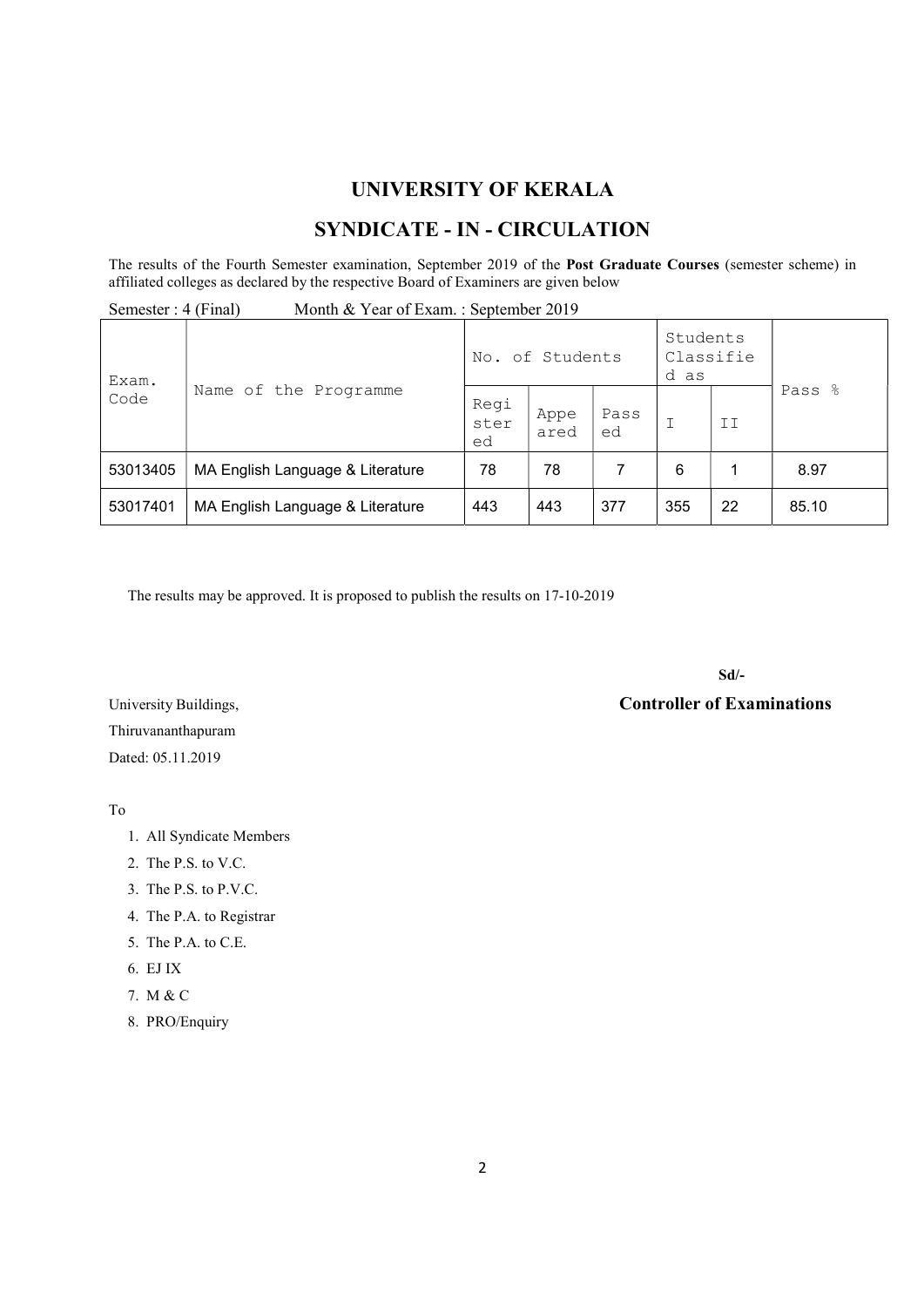### University Toppers

Exam. Month & Year : September 2019

Name of Examination : MA

| Rank /<br><b>Positio</b><br>n | <b>Course</b>                                  | Name & Address of<br><b>Candidates</b>                                                                                                                    | Photo &<br><b>CandCode</b> | <b>Total</b> | <b>Clas</b><br>s | College                                                                  |
|-------------------------------|------------------------------------------------|-----------------------------------------------------------------------------------------------------------------------------------------------------------|----------------------------|--------------|------------------|--------------------------------------------------------------------------|
|                               | English<br>Languag<br>$e \&$<br>Literatur<br>e | <b>KRISHNA PRIYA S</b><br>SAROJA SADANAM,<br>THIRUVANANTHAPURAM,<br>ANAYARA P O,695029,<br>ANAYARA, PUMP HOUSE,<br><b>MNRA-169,</b><br>Thiruvananthapuram | 5301710601<br>3            | 1417<br>1800 | ı                | Govt. Arts College,<br>Thiruvananthapura<br>m.<br>Thiruvananthapura<br>m |
| $\overline{2}$                | English<br>Languag<br>$e \&$<br>Literatur<br>e | <b>ELIZABETH JOSEPH</b><br>kodiyil puthenpura,<br>kavanad, kavanad, 691003,<br>kavanad, Kollam                                                            | 5301710601<br>0            | 1394<br>1800 |                  | Govt. Arts College,<br>Thiruvananthapura<br>m,<br>Thiruvananthapura<br>m |
| 3                             | English<br>Languag<br>$e \&$<br>Literatur<br>e | <b>SAMRA FUAD</b><br>JAFINA,<br>KARUNAGAPPALLY,<br>KARUNAGAPPALLY,6905<br>18, PULLIMAN JUNCTION,<br>Kollam                                                | 5301710001<br>9            | 1388<br>1800 |                  | All Saint's College,<br>Chakai,<br>Thiruvananthapura<br>m                |

\* Gracemarks and Improvement marks are not considered for ranking Sd/-

Controller of Examinations

University Buildings,

Thiruvananthapuram

Dated: 05.11.2019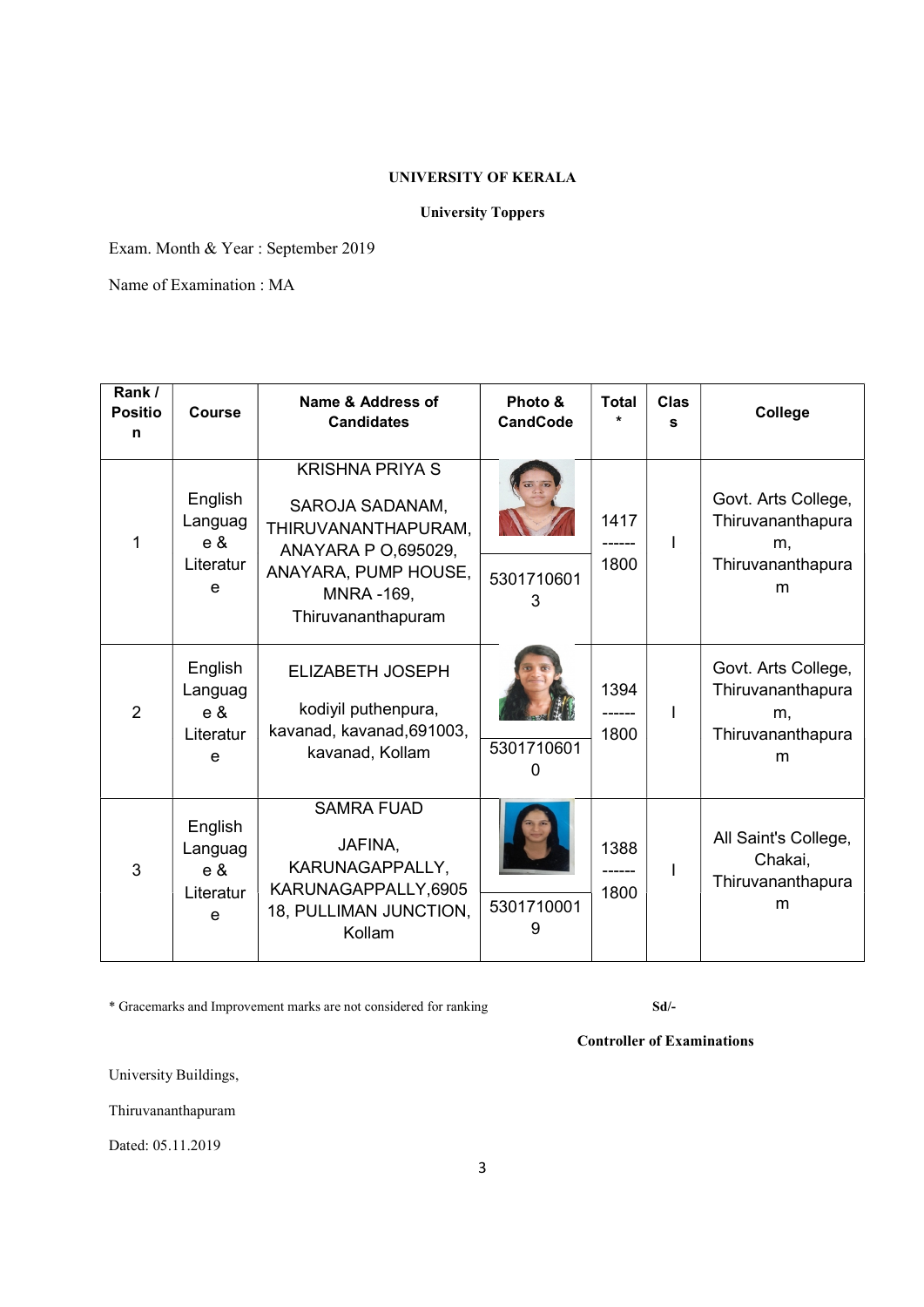### All Saint's College, Chakai

#### MA - English Language & Literature(530)

| <b>First Class</b> |           |           |           |           |  |  |
|--------------------|-----------|-----------|-----------|-----------|--|--|
| 53017100001(1172)  | 002(1217) | 003(1086) | 004(1120) | 005(1214) |  |  |
| 006(1317)          | 007(1215) | 010(1198) | 011(1266) | 012(1252) |  |  |
| 013(1138)          | 014(1179) | 015(1166) | 017(1160) | 018(1314) |  |  |
| 019(1388)          | 020(1316) | 021(1312) | 022(1278) | 023(1149) |  |  |
|                    |           |           |           |           |  |  |

College Code : 101

### Bishop Moore College, Mavelikara

### MA - English Language & Literature(530)

| <b>First Class</b> |           |           |           |           |
|--------------------|-----------|-----------|-----------|-----------|
| 53017101002(1204)  | 003(1154) | 004(1222) | 005(1088) | 006(1227) |
| 009(1278)          | 010(1275) | 011(1311) | 012(1341) | 013(1101) |
| 014(1222)          | 015(1290) | 016(1157) | 018(1224) |           |
| Second Class       |           |           |           |           |
| 53017101007(994)   | 017(964)  |           |           |           |
| Semester Pass      |           |           |           |           |

53017101008(437)

College Code : 102

### Christian College, Chengannur

### MA - English Language & Literature(530)

| 53017102001(1182)<br>003(1218) | 004(1364) | 006(1217) | 007(1127)                                                               |
|--------------------------------|-----------|-----------|-------------------------------------------------------------------------|
| 011(1081)                      | 012(1161) | 013(1148) | 014(1155)                                                               |
| 016(1139)                      |           |           |                                                                         |
|                                |           |           |                                                                         |
| 53017102005(1068)<br>009(1059) | 010(1046) |           |                                                                         |
|                                |           |           |                                                                         |
|                                |           |           | Result of the following candidates are withheld - Recognition & MFR Due |

#### College Code : 104

### Kumbalathu Sankupilla Memorial Dewaswom Board College, Sasthamcottah

### MA - English Language & Literature(530)

| <b>First Class</b> |           |           |           |           |
|--------------------|-----------|-----------|-----------|-----------|
| 53017104001(1113)  | 002(1293) | 003(1242) | 004(1169) | 007(1204) |
| 009(1183)          | 010(1149) | 011(1230) | 012(1189) | 013(1227) |
| 014(1248)          | 015(1186) | 017(1233) | 018(1254) | 019(1182) |
| 020(1119)          | 021(1244) |           |           |           |
|                    |           |           |           |           |

#### Semester Pass

53017104006(392) 016(351)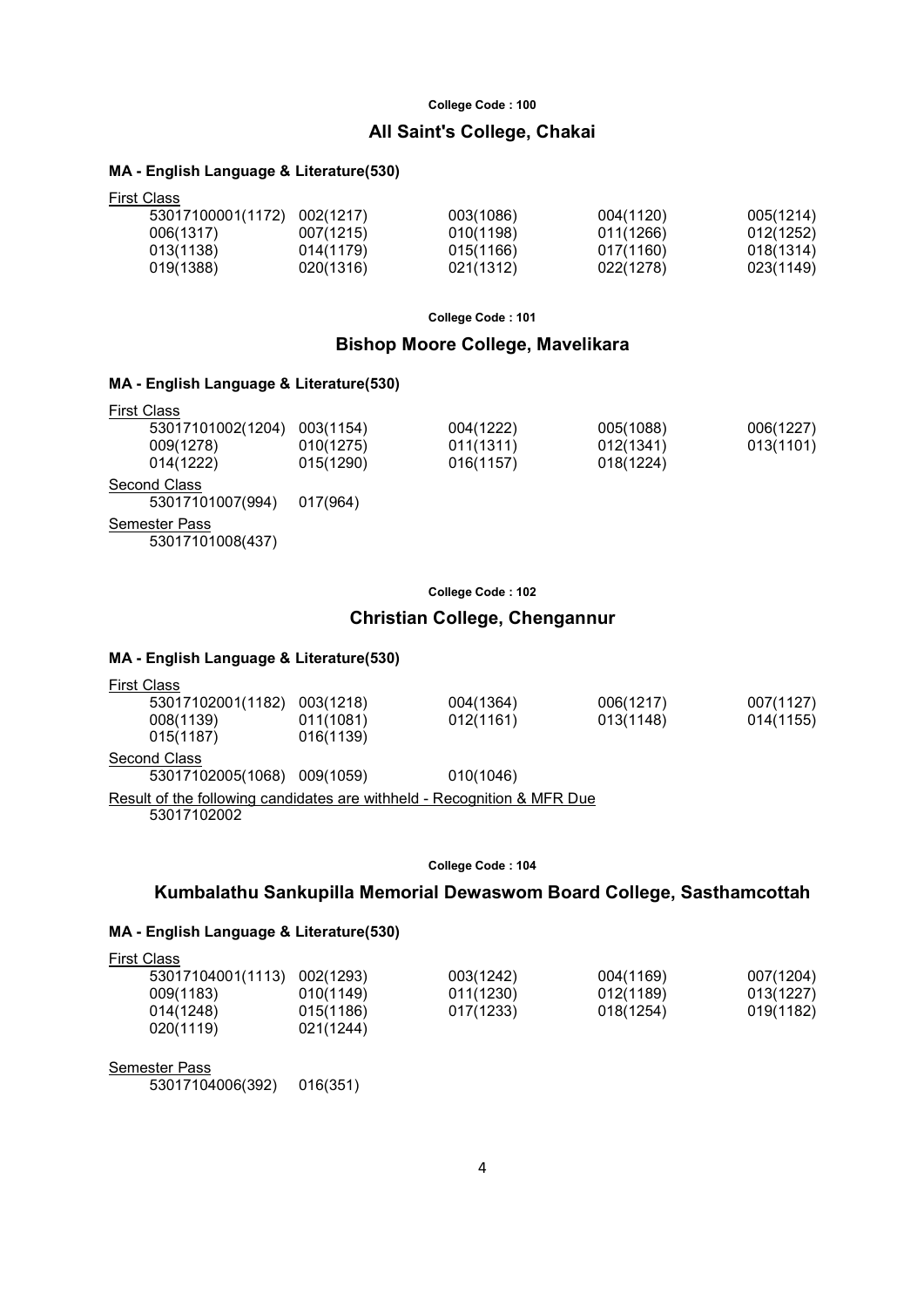### Govt. Arts College, Thiruvananthapuram

#### MA - English Language & Literature(530)

| <b>First Class</b> |           |           |           |           |
|--------------------|-----------|-----------|-----------|-----------|
| 53017106001(1318)  | 002(1296) | 003(1091) | 004(1324) | 006(1178) |
| 007(1249)          | 008(1285) | 010(1394) | 011(1282) | 012(1175) |
| 013(1417)          | 014(1277) | 015(1302) | 016(1332) | 017(1147) |
| 018(1233)          |           |           |           |           |

College Code : 107

### Govt. College For Women, Vazhuthacadu

### MA - English Language & Literature(530)

| <b>First Class</b>   |           |           |           |           |
|----------------------|-----------|-----------|-----------|-----------|
| 53017107001(1349)    | 003(1148) | 004(1244) | 006(1328) | 007(1316) |
| 008(1274)            | 009(1268) | 010(1278) | 011(1240) | 012(1223) |
| 014(1153)            | 016(1270) |           |           |           |
| Second Class         |           |           |           |           |
| 53017107005(1053)    |           |           |           |           |
| <b>Semester Pass</b> |           |           |           |           |

53017107002(383)

Result of the following candidates are withheld as they are reported to have resorted to unfair means at the examination

53017107015

College Code : 117

### M S M college, Kayamkulam

| <b>First Class</b>                       |           |                                     |           |           |
|------------------------------------------|-----------|-------------------------------------|-----------|-----------|
| 53017117001(1089)                        | 003(1108) | 004(1132)                           | 005(1331) | 006(1282) |
| 008(1261)                                | 009(1264) | 011(1156)                           | 012(1160) | 013(1204) |
| 014(1168)                                | 015(1290) | 53016117011(1137) 53015117014(1128) |           |           |
| <b>Semester Pass</b><br>53017117007(392) |           |                                     |           |           |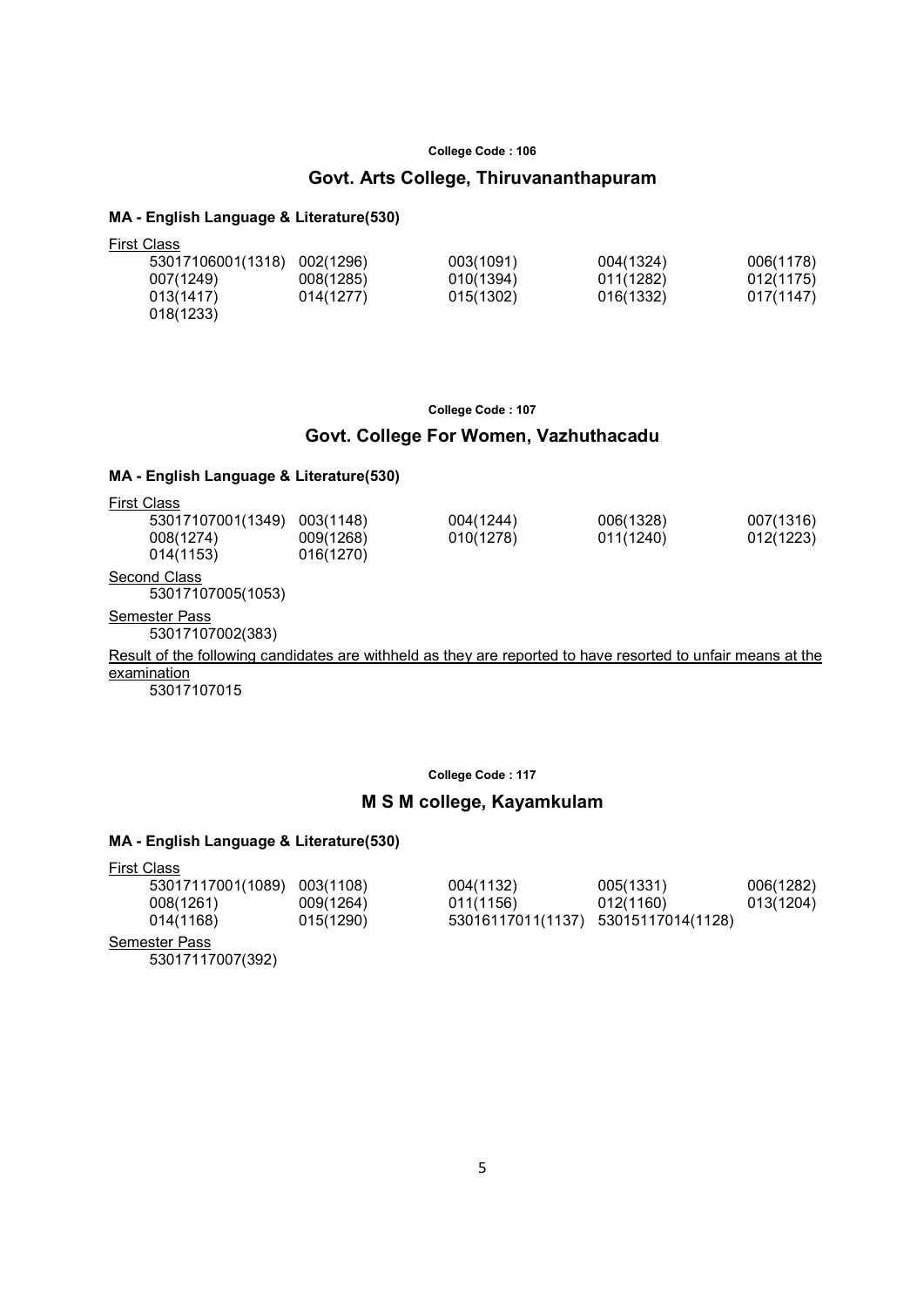### Mahatma Gandhi College , Kesavadasapuram

#### MA - English Language & Literature(530)

|                                                                         | First Class       |           |           |           |           |  |
|-------------------------------------------------------------------------|-------------------|-----------|-----------|-----------|-----------|--|
|                                                                         | 53017118003(1125) | 004(1213) | 006(1249) | 008(1281) | 009(1203) |  |
|                                                                         | 013(1206)         | 014(1173) | 015(1207) | 016(1227) | 017(1198) |  |
|                                                                         | 018(1293)         | 021(1157) |           |           |           |  |
|                                                                         | Second Class      |           |           |           |           |  |
|                                                                         | 53017118012(1034) |           |           |           |           |  |
|                                                                         | Semester Pass     |           |           |           |           |  |
|                                                                         | 53017118001(375)  | 005(395)  | 007(372)  | 010(358)  |           |  |
| Result of the following candidates are withheld - Recognition & MFR Due |                   |           |           |           |           |  |
|                                                                         | 53017118020       |           |           |           |           |  |
|                                                                         |                   |           |           |           |           |  |

College Code : 121

### N S S College For Women, Neeramankara

#### MA - English Language & Literature(530)

| <b>First Class</b> |           |           |           |           |
|--------------------|-----------|-----------|-----------|-----------|
| 53017121001(1154)  | 002(1212) | 003(1217) | 004(1226) | 006(1112) |
| 008(1233)          | 009(1195) | 010(1287) | 011(1353) | 012(1343) |
| 013(1274)          | 014(1177) | 015(1263) | 016(1313) | 017(1235) |
| 018(1264)          | 019(1108) | 021(1209) |           |           |
| $\sim$             |           |           |           |           |

Second Class

53017121020(1076)

College Code : 123

### N S S College, Pandalam

#### MA - English Language & Literature(530)

| <b>First Class</b> |           |           |           |           |
|--------------------|-----------|-----------|-----------|-----------|
| 53017123001(1166)  | 002(1118) | 003(1223) | 004(1243) | 005(1146) |
| 006(1271)          | 008(1228) | 009(1283) | 011(1281) | 012(1205) |
| 013(1194)          | 014(1112) | 016(1370) | 017(1183) |           |
|                    |           |           |           |           |

**Second Class** 

53017123007(1035)

Semester Pass

53017123010(356)

College Code : 125

### S D College, Sanathanapuram

| <b>First Class</b> |           |                   |           |           |
|--------------------|-----------|-------------------|-----------|-----------|
| 53017125001(1318)  | 002(1255) | 003(1220)         | 004(1232) | 005(1301) |
| 006(1245)          | 007(1185) | 008(1101)         | 009(1170) | 010(1288) |
| 012(1213)          | 013(1325) | 014(1142)         | 015(1114) | 016(1225) |
| 017(1184)          | 019(1095) | 53016125015(1124) |           |           |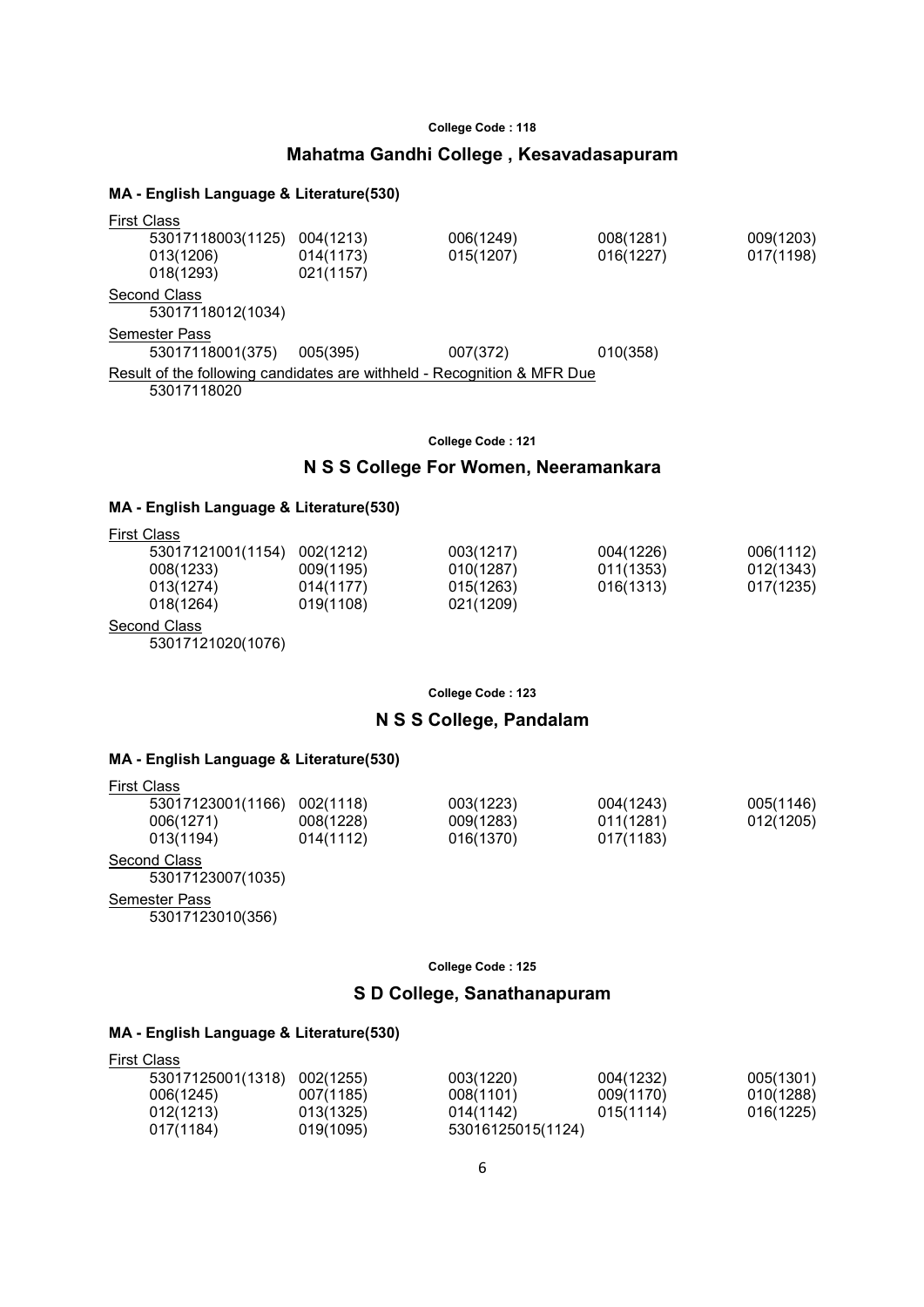### S N College, Chempazhanthy

### MA - English Language & Literature(530)

| <b>First Class</b>   |                  |           |           |           |
|----------------------|------------------|-----------|-----------|-----------|
| 53017127001(1281)    | 003(1283)        | 006(1147) | 007(1268) | 008(1270) |
| 009(1156)            | 010(1320)        | 011(1194) | 012(1190) | 013(1237) |
| 014(1281)            | 016(1264)        | 019(1080) | 020(1219) | 021(1177) |
| 022(1206)            | 023(1095)        |           |           |           |
| <b>Semester Pass</b> |                  |           |           |           |
| 53017127005(358)     | 53015127019(347) |           |           |           |

College Code : 129

### S N College for Women, Kollam

#### MA - English Language & Literature(530)

| <b>First Class</b>                |     |     |     |     |
|-----------------------------------|-----|-----|-----|-----|
| 53015129016(1131) 019(1092)       |     |     |     |     |
| Second Class<br>53015129017(1069) |     |     |     |     |
| Result announced later            |     |     |     |     |
| 53017129001                       | 002 | 003 | 004 | 005 |
| 006                               | 007 | 008 | 009 | 010 |
| 011                               | 012 | 013 | 014 | 015 |
| 016                               | 017 | 018 |     |     |

College Code : 132

### S N College, Kollam

### MA - English Language & Literature(530)

| <b>First Class</b>  |                   |           |                   |           |           |
|---------------------|-------------------|-----------|-------------------|-----------|-----------|
|                     | 53017132001(1284) | 002(1305) | 003(1230)         | 004(1242) | 005(1318) |
|                     | 008(1221)         | 009(1189) | 012(1311)         | 013(1379) | 014(1262) |
|                     | 015(1226)         | 016(1218) | 017(1330)         | 018(1303) | 019(1100) |
|                     | 020(1152)         | 022(1270) | 024(1387)         |           |           |
| <b>Second Class</b> | 53017132021(1079) |           |                   |           |           |
| Semester Pass       |                   |           |                   |           |           |
|                     | 53017132006(368)  | 007(376)  |                   |           |           |
|                     |                   |           | College Code: 137 |           |           |

### St Cyrils College, Adoor

| <b>First Class</b>   |           |           |           |           |
|----------------------|-----------|-----------|-----------|-----------|
| 53017137001(1268)    | 002(1214) | 003(1131) | 004(1233) | 005(1277) |
| 006(1251)            | 007(1243) | 008(1262) | 010(1218) | 011(1163) |
| 013(1262)            | 014(1093) | 015(1175) |           |           |
| <b>Semester Pass</b> |           |           |           |           |
| 53017137012(358)     |           |           |           |           |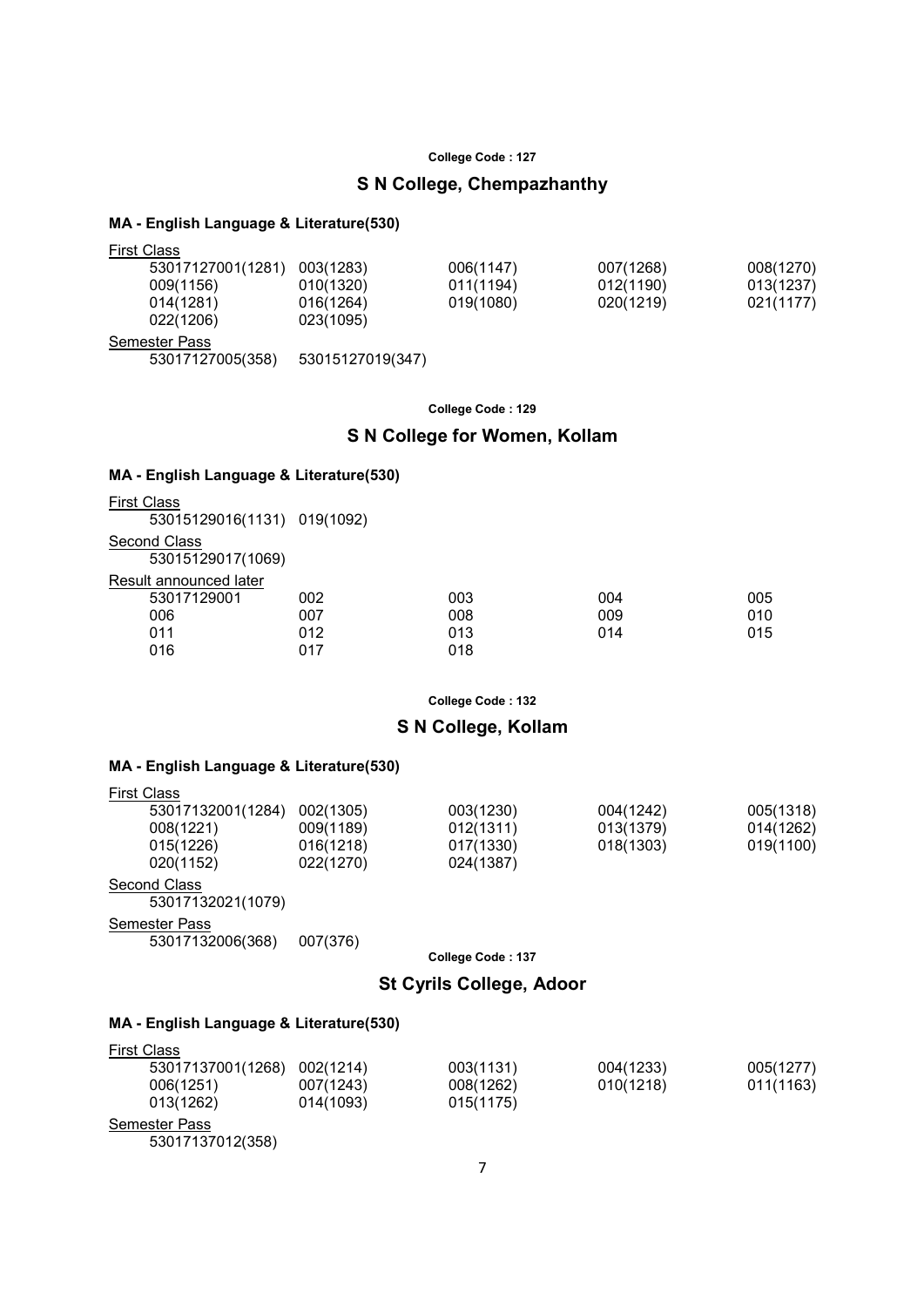### St Josephs College For Women, Alappuzha

#### MA - English Language & Literature(530)

| <b>First Class</b>                |           |           |           |           |
|-----------------------------------|-----------|-----------|-----------|-----------|
| 53017139002(1315)                 | 003(1123) | 005(1214) | 006(1266) | 007(1160) |
| 008(1177)                         | 009(1138) | 010(1179) | 011(1090) | 012(1349) |
| 013(1188)<br>018(1180)            | 014(1246) | 015(1318) | 016(1268) | 017(1262) |
| Second Class<br>53017139004(1078) |           |           |           |           |

Semester Pass

53017139001(409)

#### College Code : 142

### T K M College Of Arts Science, Kollam

### MA - English Language & Literature(530)

| <b>First Class</b>                       |                        |                        |                        |                        |
|------------------------------------------|------------------------|------------------------|------------------------|------------------------|
| 53017142001(1133)<br>006(1207)           | 002(1138)<br>007(1215) | 003(1259)<br>008(1213) | 004(1271)<br>010(1188) | 005(1216)<br>011(1101) |
| 013(1194)                                | 015(1224)              | 016(1277)              |                        |                        |
| Second Class<br>53017142014(1059)        |                        |                        |                        |                        |
| <b>Semester Pass</b><br>53017142017(335) |                        |                        |                        |                        |

College Code : 144

### University College, Thiruvananthapuram

#### MA - English Language & Literature(530)

| First Class       |           |           |           |           |
|-------------------|-----------|-----------|-----------|-----------|
| 53017144001(1308) | 002(1287) | 003(1210) | 004(1284) | 005(1210) |
| 007(1142)         | 008(1335) | 009(1250) | 010(1245) | 011(1175) |
| 012(1141)         | 013(1288) | 015(1279) | 016(1104) | 018(1326) |
| 019(1192)         | 020(1344) | 021(1317) | 022(1252) | 023(1127) |

 53017144024(1288) **Second Class**  53017144014(1056) Semester Pass 53017144006(396) 017(407)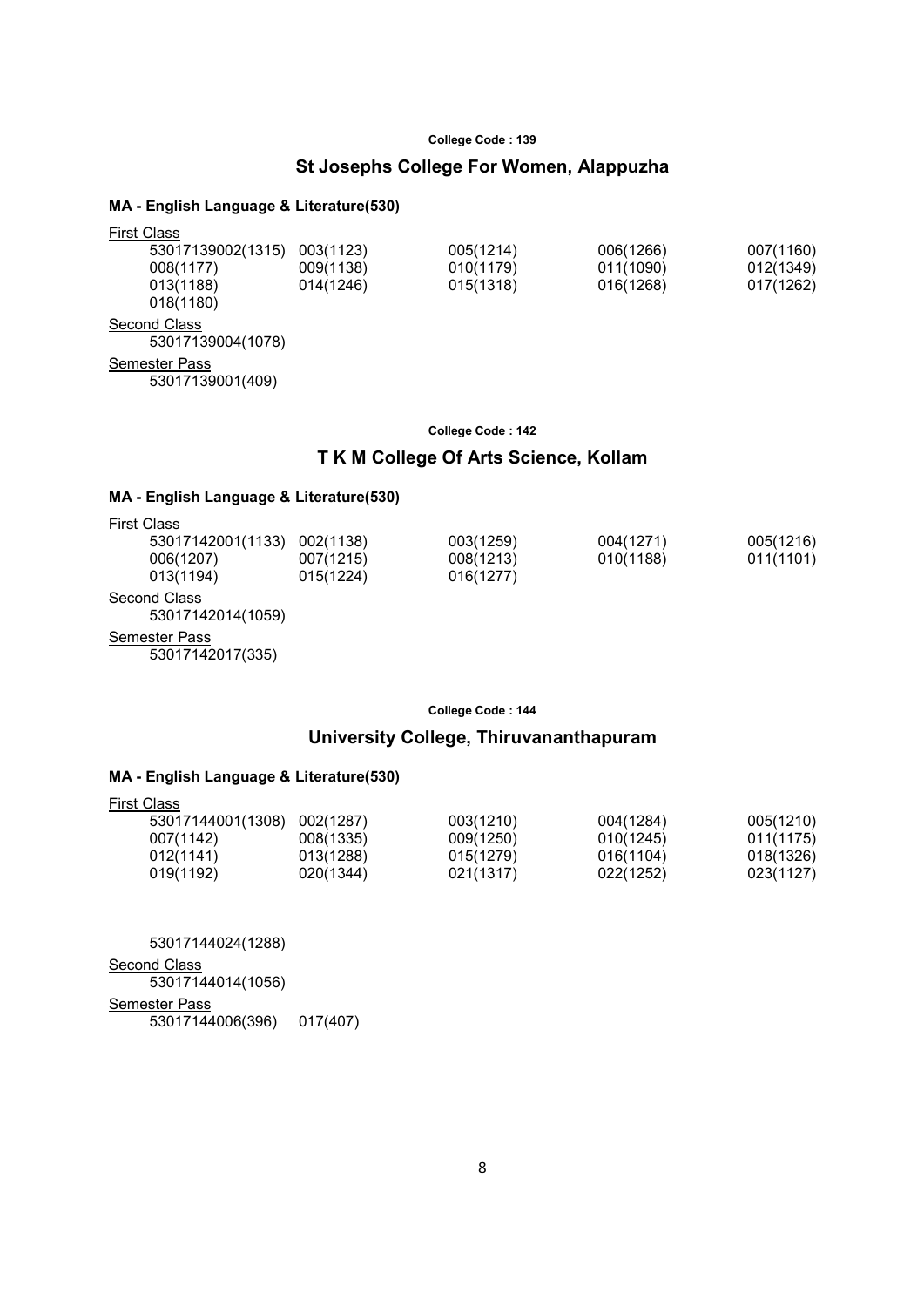### V T M N S S College, Dhanuvachapuram

#### MA - English Language & Literature(530)

| <b>First Class</b>          |           |           |           |           |
|-----------------------------|-----------|-----------|-----------|-----------|
| 53017145002(1236)           | 003(1267) | 004(1236) | 006(1243) | 007(1191) |
| 008(1109)                   | 009(1134) | 012(1120) | 014(1081) | 015(1118) |
| 016(1139)                   | 017(1241) | 019(1184) | 020(1148) | 021(1303) |
| 022(1222)                   |           |           |           |           |
| Second Class                |           |           |           |           |
| 53017145005(1077) 018(1068) |           |           |           |           |
| <b>Semester Pass</b>        |           |           |           |           |
| 53017145010(331)            | 013(355)  |           |           |           |
|                             |           |           |           |           |

#### College Code : 151

### Don Bosco College, Kottiyam

### MA - English Language & Literature(530)

| <b>First Class</b>                |                        |           |           |           |
|-----------------------------------|------------------------|-----------|-----------|-----------|
| 53017151001(1248)<br>008(1293)    | 003(1311)<br>009(1197) | 004(1152) | 005(1202) | 006(1133) |
| Semester Pass<br>53017151007(397) |                        |           |           |           |

#### College Code : 155

### Dr Palpu College of Arts & Science,Pangode, Puthussery

#### MA - English Language & Literature(530)

| <b>First Class</b> |           |           |           |           |
|--------------------|-----------|-----------|-----------|-----------|
| 53017155001(1220)  | 003(1234) | 004(1114) | 005(1175) | 006(1247) |
| 007(1213)          | 008(1250) | 009(1216) | 010(1155) | 012(1160) |
| Second Class       |           |           |           |           |
| 53017155011(1075)  |           |           |           |           |

College Code : 804

### Emmanuel College, Vazhichal

| <b>First Class</b> |           |           |           |           |
|--------------------|-----------|-----------|-----------|-----------|
| 53017804002(1092)  | 003(1191) | 004(1249) | 006(1108) | 008(1146) |
| 009(1107)          | 010(1187) | 011(1252) | 012(1199) |           |
| Semester Pass      |           |           |           |           |
| 53017804007(353)   | 013(358)  |           |           |           |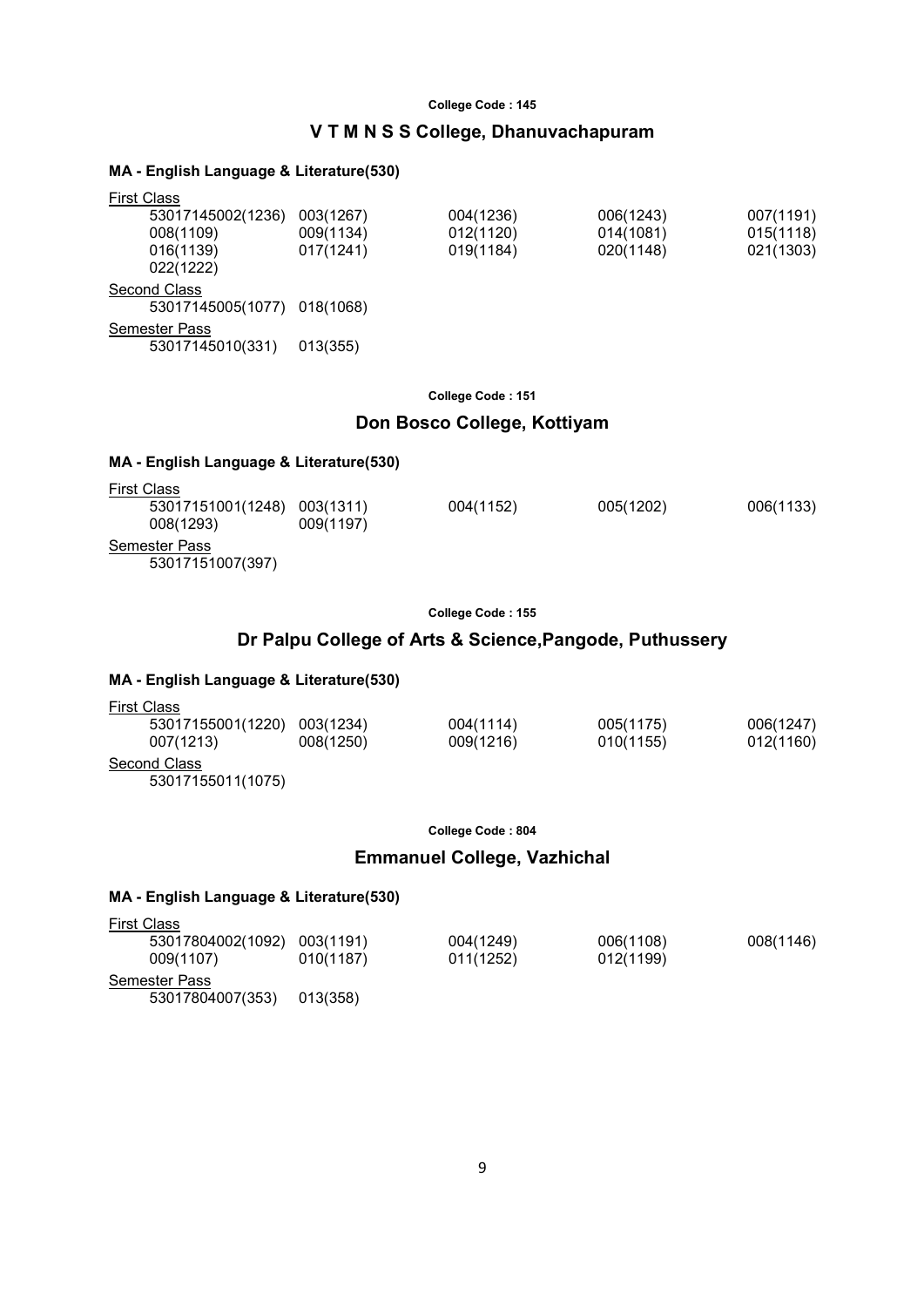### National College , Ambalathara

#### MA - English Language & Literature(530)

| <b>First Class</b> |                                  |                        |                        |           |           |
|--------------------|----------------------------------|------------------------|------------------------|-----------|-----------|
|                    | 53017807001(1138)<br>010(1217)   | 003(1219)<br>011(1170) | 004(1132)<br>012(1126) | 005(1312) | 007(1325) |
|                    | Second Class<br>53017807006(999) |                        |                        |           |           |
|                    | <b>Semester Pass</b>             |                        |                        |           |           |
|                    | 53017807002(358)                 | 008(429)               |                        |           |           |

College Code : 809

### Sree Vidyadhiraja Arts and Science College, Karunagappally

#### MA - English Language & Literature(530)

| <b>First Class</b>                |                        |           |           |           |
|-----------------------------------|------------------------|-----------|-----------|-----------|
| 53017809001(1145)<br>008(1126)    | 002(1257)<br>009(1258) | 003(1088) | 004(1288) | 006(1161) |
| Second Class<br>53017809005(1059) |                        |           |           |           |
| Semester Pass<br>53017809007(387) |                        |           |           |           |

College Code : 812

### Naipunya School of Management, Near Manorama Jn, Cherthala

#### MA - English Language & Literature(530)

| <b>First Class</b>          |           |           |
|-----------------------------|-----------|-----------|
| 53017812003(1094) 004(1215) | 005(1243) | 007(1132) |
| Second Class                |           |           |
| 53017812002(1055)           |           |           |

College Code : 888

#### Sree Narayana Guru College of Advanced Studies, Chempazhanthy

| <b>First Class</b>                                        |           |           |           |           |
|-----------------------------------------------------------|-----------|-----------|-----------|-----------|
| 53017888001(1295)                                         | 002(1288) | 004(1221) | 005(1116) | 006(1198) |
| 007(1216)                                                 | 009(1245) | 011(1194) | 012(1341) |           |
| 53016888005(1180)                                         |           |           |           |           |
| Result of the following candidates are withheld - MFR Due |           |           |           |           |
| 53017888008                                               | 010       |           |           |           |